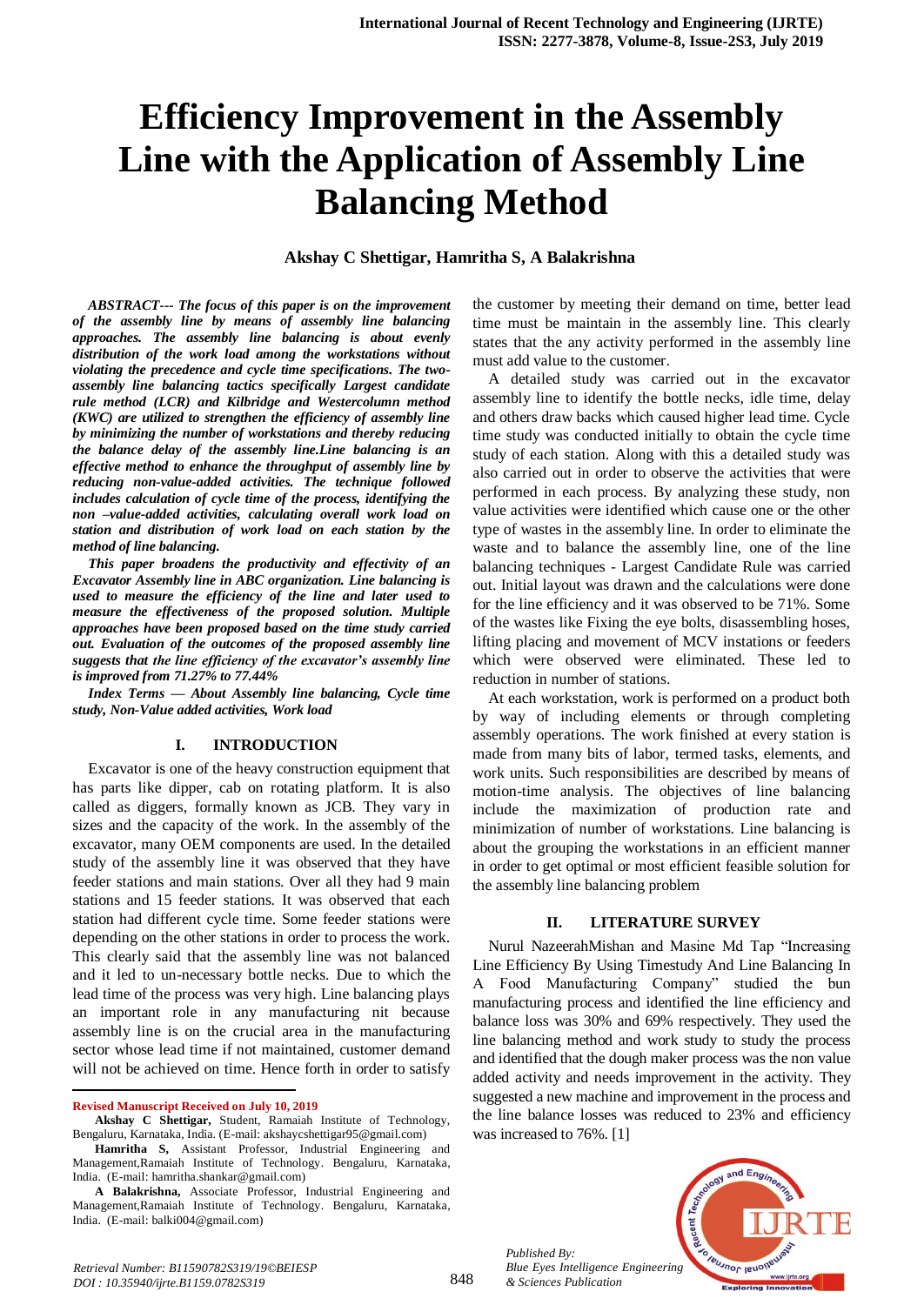## **EFFICIENCY IMPROVEMENT IN THE ASSEMBLY LINE WITH THE APPLICATION OF ASSEMBLY LINE BALANCING METHOD**

Anil Jaggi et al, " Application of Line-balancing to Minimize the Idle Time of Workstations in the Production Line with Special Reference to Automobile Industry" This paper concentrates on the improving the process by targeting the idle time and on value added activities in the production line of an automobile industry. Upon detailed studied and use of the modern lean tools they improved the efficiency to 77% by reducing the idle time across all the stations. By placing the lines in an orderly manner based on the requirement and process improvement it was also observed that the storage area was needed in between few stations so that the process can move smoothly. [2]

SwapnilT. Firake "productivity improvement of automotive assembly line through line balancing" The author studied the line balance in the automotive industry where poor layout design was observed, which led to the bottle neck between the work stations and increase in lead time. The time consuming activities were reduced with the help of detailed observations and process improvement. Balancing of the production was done with the help of cycle time study, down time and in turn reduces the lead time showing increase in the efficiency of the assembly line. [3]

Dr. Ikon et al, "Line Balancing and Performance: A Study of SelectedBreweriesin Anambra State, Nigeria" Author presents a heuristic procedure for improving the performance of the assembly line of beverage manufacturing company. He used ranked Positional weight method inorder to balance the production process and was found that the labor cost was reduced by 1.3% and line efficiency was increased to 18.9%. Author also suggested that the inspection should be performed with new technologies and not with the traditional approach. [4]

K Syahputri, R M Sari, Anizar, I Rizkya, J Leviza and I Siregar, "Improving Assembly Line Balancing Using MoodieYoungMethods on Dump Truck Production". Authors in this work studied seven work stations in the production line where bottle necks were due to very high difference in the cycle time. It was observed that the bottlenecks in the work station led to delay in the delivery of the product and increased the completion time. Moodie young method help the authors to reduce the balance delay to 19.18% from 53.86 and increased the smoothness in the assembly line by increasing the efficiency to 75%. [5]

From the detailed literature survey, it is evident that the line balance and the balance losses can be improved and reduced respectively with the help of elimination of bottle necks, processes simplification and eliminating the non value added activities in the area of interests. In order to achieve this work study and cycle time study plays a very vital role to understand the process and cycle time. By conducting these tools and techniques a sure improvement can be observed in the research.

**III. METHODOLOGY**

| SL.NO | <b>STATION</b><br>S &<br><b>FEEDER</b> | <b>NOTA</b><br><b>TIONS</b> | <b>CYCLE</b><br><b>TIME</b><br>(MIN) | <b>PRECEDEN</b><br>СE |
|-------|----------------------------------------|-----------------------------|--------------------------------------|-----------------------|
|       | <b>FEEDER</b>                          | $F-8$                       | 67                                   |                       |

| $\overline{c}$ | <b>FEEDER</b><br>1              | $F-1$   | 42:50  | $F-8$                 |
|----------------|---------------------------------|---------|--------|-----------------------|
| 3              | <b>STATION</b><br>1             | $S-1$   | 79:50  | $F-1, F-8$            |
| $\overline{4}$ | <b>FEEDER</b><br>2              | $F-2$   | 80     | $S-1$                 |
| 5              | <b>STATION</b><br>2             | $S-2$   | 120    | $F-2$ , $S-1$ , $F-9$ |
| 6              | <b>FEEDER</b><br>3              | $F-3$   | 42     | $S-2$                 |
| 7              | <b>STATION</b><br>3             | $S-3$   | 61     | $F-3, S-2$            |
| 8              | <b>FEEDER</b><br>4              | $F-4$   | 69     | $S-3$                 |
| 9              | <b>STATION</b><br>4             | $S-4$   | 111    | $S-3, F-4$            |
| 10             | <b>STATION</b><br>5             | $S-5$   | 74     | $S-4, F-13$           |
| 11             | <b>FEEDER</b><br>5              | $F-5$   | 8      | $S-5$                 |
| 12             | <b>STATION</b><br>6             | $S-6$   | 62     | $S-5, F-5$            |
| 13             | <b>STATION</b><br>7             | $S-7$   | $27\,$ | $S-6$                 |
| 14             | <b>FEEDER</b><br>6              | $F-6$   | 16     | $S-7$                 |
| 15             | <b>STATION</b><br>8             | $S-8$   | 43:30  | $S-7, F-6$            |
| 16             | <b>FEEDER</b><br>15'            | $F-15'$ | 59     | $S-8$                 |
| 17             | <b>FEEDER</b><br>$\overline{7}$ | $F-7$   | 28     | $F-15'$               |
| 18             | <b>STATION</b><br>9             | $S-9$   | 82     | S-8, F-7              |
| 19             | <b>FEEDER</b><br>$15$ "         | $F-15"$ | 50     | $S-9$                 |
| 20             | <b>FEEDER</b><br>9              | $F-9$   | 152    | $S-1$                 |
| 21             | <b>FEEDER</b><br>10             | $F-10$  | 55:40  | $S-4$                 |
| 22             | <b>FEEDER</b><br>11             | $F-11$  | 66:30  | $F-10$                |
| 23             | <b>FEEDER</b><br>12             | $F-12$  | 38:20  | $F-11$                |
| 24             | <b>FEEDER</b><br>13             | $F-13$  | 82     | $F-12$                |

## **Table 1: Present Layout of Workstation**

In this study, excavator assembly line was examined. Excavator are the earth movers which are mainly used to move debris from construction sites and demolish certain structures which weighs around 19.8 tonnes to 20.3 tonnes with a gross power of 123KW.The operations and standardtimes of the Stations and feeders were studied in the layout.



*Published By:*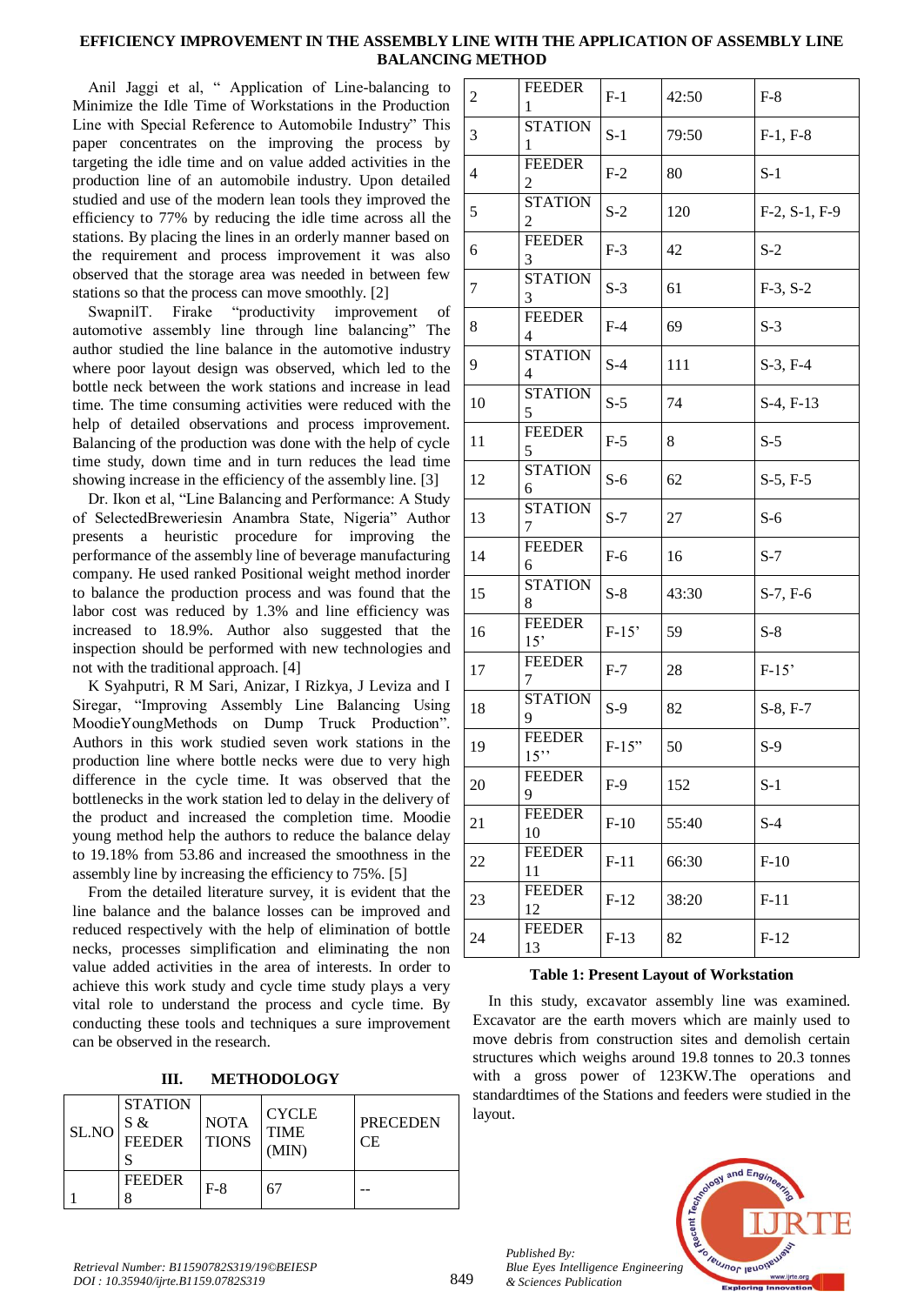In the line-balancing to a chain of workstations all duties are to be assigned, and in order that the unassigned (idle) time across all workstations is to be minimized. Depending upon the basis of precedence relationship, which specifies the order in which the tasks are to be performed.In the assembly process to balance the production line, the necessary data are to be accumulated from the line. The data required were the cycle time and the non-value-added activities which will be not adding any value to the assembly line.

#### *Time Study*

While we received manufacturing and work information from the company, as well as found the factories in movement, we had a need to conduct our own time study to get the precise facts on the cycle times within every factory. In laying department which are engaging in the time study, gave us the observed cycle time instances for every lay. We additionally conducted time studies for the stations and feeders in which we found many regions of development, in addition we have also recorded the cycle time.

A time study is a established method of directly looking at and measuring human work so that you can set up the time required for the completion of that work.

We recorded the cycle times for operations conducted by personnel using a stop watch and pre-made tables. These cycle time gave us essential data, which we used in our VSM. The average cycle time informed us how nicely the current operation is doing when it comes to the TAKT time. TAKT time is the total available time divided by number of units that are in demand on that particular day.

The way we recorded cycle times, was to begin the stopwatch while the operator inserts a piece into the system, and then stop the watch while the operator inserts the subsequent piece into the machine. For every operation the number of operators and the quantity of pieces produced in each cycle is recorded.

#### *Line Balancing*

Line balancing involves making the amount of work and the amount of time to perform the work at each station as equal as possible.

- In simple words the task time should be less than the takt time.
- In this project, line balancing was carried out to provide proper allocation ofworkers across the workstation and to carry out the line balancing among thework stations.
- Various Line balancing methods like Largest Candidate Rule, Kill-Bridge andWester method and Ranked Positional Weights method. In this project we are using Largest Candidate Rule and Kill-Bridge andWester method to identify which method is best suited for the assembly line.

Largest Candidate Rule (LCR) Method Known as the main intention of the Line Balance is to distribute the entire workload on the assembly line as evenly as possible, in spite of the truth wherein it's miles impossible to obtain an ideal line stability of the various employees. It is then the function of line balance efficiency which is related to the differences in minimum rational work detail time and the priority constraints between the factors. The Largest Candidate Rule (LCR) accounts for work factors to be arranged in a descending order (close to the station time Ts, and work element) to each station Cycle time which isn't always exceeding the allowable preceded Ts.

For this Project, the line balancing technique is used, in which the workelements are arranged in the descending order according to the task time. Thealgorithm consists of the following steps:

- 1) Assign the elements to the employees at the primary workstations by using beginning on the pinnacle of the list and choosing the first element that satisfies precedence requirements and does no longer cause the whole sum of the task time at the station to exceed the allowable task time, while an element is selected for undertaking assignment to the station, begin again from the top of the listing for subsequent assignments.
- 2) When there are no more elements left that can be used without exceeding thetask time, we should proceed to the next station,
- 3) Repeat the following steps forother station in turn until all the elements have been assigned.
- By using this method, we can increase the productivity of the line by doing properallocations of workers and balancing the work stations
- The following calculations are done:

a)Balance delay (d) =  $(\eta_{\text{actual}} * T_s - \Sigma T_{wc}) / (\eta_{\text{actual}} * T_s)$  (1)

Balance delay-  $(WT_s-T_{wc})/WTs$ -It indicates the amount of time lostdue to imperfect balancing as a ratio to the total time available.

Where, w-no of workers

Ts- Maximum available service time (min/cycle)

 $T_{wc}$ -Work content time (min/pc)-It is the total time of work elements thatmust be performed on the line to make one unit of product.

 $\eta_{actual}$ - No of Workstations.

b) Line efficiency ( $I$ ) = (1-d) \*100. (2)

Where, d- Balance delay



**Figure 1: Present Workstations**

The Following stations and feeders are combined according to their activities for example, after completing the operations in feeder 1 and feeder 8, the operations of Station 1 is carried out.

That is, in the excavator assembly feeder 1 block sub assembly takes place and in feeder 8 main control valve sub assembly are done these two operations are carried out to



*Retrieval Number: B11590782S319/19©BEIESP DOI : 10.35940/ijrte.B1159.0782S319*

*Published By:*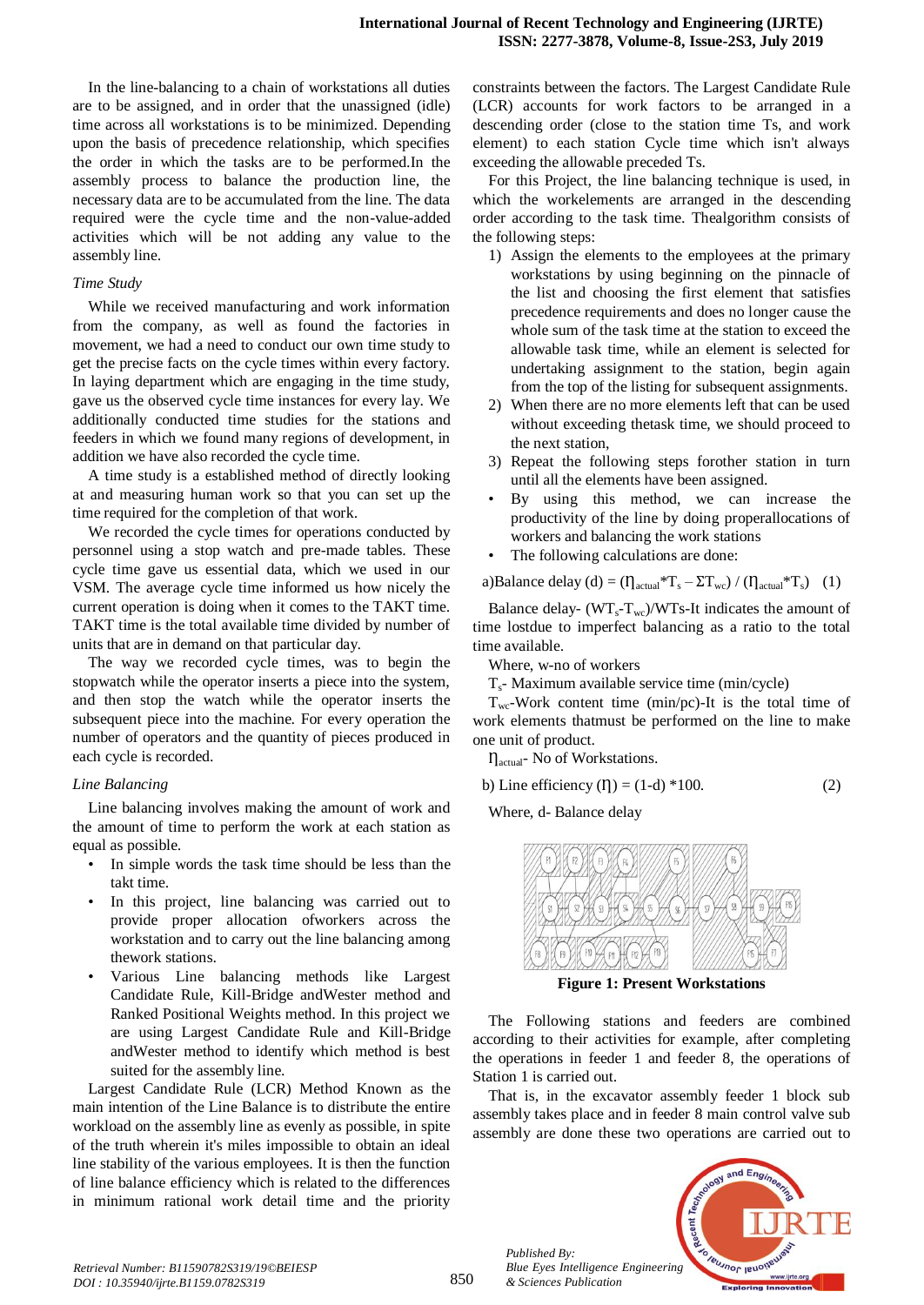#### **EFFICIENCY IMPROVEMENT IN THE ASSEMBLY LINE WITH THE APPLICATION OF ASSEMBLY LINE BALANCING METHOD**

Station 1 where frame dress up Operation is completed. Similarly, the stations and feeders are combined according to their Operations by doing so We have got 14 Workstations out of 24 Stations and feeders.

## *CALCULATIONS FOR PRESENT LAYOUT:*

Sum of Cycle Time - 1515.66 mins Largest Cycle Time – 152 mins Number of Work Stations – 14 Balance delay (d) =  $(\eta_{actual} * T_s - \Sigma T_{wc}) / (\eta_{actual} * T_s)$  $= (14*152 - 1515.66)/(14*152)$  $= (2128 - 1516.66) / 2128$  $= 612.8 / 2128$  $d = 0.2872$ Line efficiency ( $I$ ) = (1-d) \*100  $= (1 - 0.2872) *100$  $n = 71.27%$ 

As the initial efficiency calculated is 71.27% there is a scope for future improvement. In order to improve the layout, the activities carried out in the layout must be studied in detail to identify which of those activities are not adding value to the layout.

As per the observations done we have combined the feeder 1 and station 1 as Combined Station 1 and we have combined feeder 15' and feeder 15" as feeder 15. The combination of these stations is done by removing all the non-value-added activities and combining the value-added activities in each station. Hence Non-Value-Added Activities of following stations are shown in the below table  $\mathcal{L}$ 

By removing all the non-value-added activities 1515.66 mins were reduced to 1412.33 mins by saving 103.33mins.

By combining the Station-1 & feeder-1 and combining feeder-15'& feeder-15" the non-value-added activities are eliminated. Thus, to find the efficiency largest candidate rule method is carried out for the proposed layout.

| <b>STATIONS</b>      | NON-VALUE-ADDED ACTIVITIES                                                                                                                                                                                                                                           |  |  |
|----------------------|----------------------------------------------------------------------------------------------------------------------------------------------------------------------------------------------------------------------------------------------------------------------|--|--|
| &.<br><b>FEEDERS</b> |                                                                                                                                                                                                                                                                      |  |  |
| STATION-1            | Fixing the eye bolt $&$ Removing the<br>eye bolt on the upper frame<br>Disassemble Hose<br>Collecting the Teflon tap from the<br>work table, Insulating tap, Tools and<br>bolt strips.<br>Taking Torque gun from work table<br>and Taking tool from Another station. |  |  |
| FEEDER-              | Lifting and placing MCV & Lifting<br>Tank<br>Movement for MCV assembly point<br>Moving to center of frame with tie<br>wrap (in front of MCV)<br>Waiting for torque Wrench<br>Taking out stool coming out from<br>frame                                               |  |  |
|                      | Reducing the duplication of work<br>(Bush)<br>fixing<br>and<br>dust<br>seal<br>fixing, Dummy cap Fixing)                                                                                                                                                             |  |  |

**Table 2: Non-Value-added Activities**

*PROPOSED LAYOUT*



**Figure 2: Proposed Layout of Workstations**

In the Proposed layout Feeder 1 is combined with Station 1 and Feeder 15' and Feeder 15" were combined as a single Feeder 15 station. Now Arrange All the Workstations According to Their Respective Operations and Create a Precedence Table

| <b>ELEMENT</b>       | <b>ELEMENT</b><br>TIME (MINS) | <b>PRECEDENCE</b> |
|----------------------|-------------------------------|-------------------|
| FEEDER 8             | 67                            |                   |
| <b>STATION 1</b>     | 82:50                         | $F-8$             |
| FEEDER 2             | 80                            | $S-1$             |
| <b>STATION 2</b>     | 120                           | $F-2, S-1, F-9$   |
| FEEDER 3             | 38                            | $S-2$             |
| <b>STATION 3</b>     | 52                            | $F-3, S-2$        |
| FEEDER 4             | 61                            | $S-3$             |
| <b>STATION 4</b>     | 111                           | $S-3, F-4$        |
| <b>STATION 5</b>     | 74                            | $S-4, F-13$       |
| FEEDER 5             | 8                             | $S-5$             |
| <b>STATION 6</b>     | 62                            | $S-5, F-5$        |
| STATION <sub>7</sub> | 27                            | $S-6$             |
| FEEDER 6             | 16                            | $S-7$             |
| <b>STATION 8</b>     | 26:40                         | $S-7, F-6$        |
| FEEDER 15            | 95                            | $S-8$             |
| FEEDER <sub>7</sub>  | 28                            | $F-15$            |
| STATION <sub>9</sub> | 69:20                         | $S-8, F-7$        |
| FEEDER 9             | 152                           | $S-1$             |
| FEEDER 10            | 55:40                         | $S-4$             |
| FEEDER 11            | 66:30                         | $F-10$            |
| FEEDER 12            | 38:20                         | $F-11$            |
| FEEDER 13            | 82                            | $F-12$            |

## **Table 3: Precedence Tableof Work station**

In the next step table arrange all the Stations and Feeders in Descending order with respective to their cycle time

| <b>ELEMENT</b>       | <b>ELEMENT</b><br>TIME (MINS) | <b>PRECEDENCE</b> |
|----------------------|-------------------------------|-------------------|
| FEEDER 9             | 152                           | $S-1$             |
| <b>STATION 2</b>     | 120                           | $F-2, S-1, F-9$   |
| <b>STATION 4</b>     | 111                           | $S-3, F-4$        |
| FEEDER 13            | 82                            | $F-12$            |
| <b>STATION 1</b>     | 82:50                         | $F-8$             |
| FEEDER 2             | 80                            | $S-1$             |
| <b>STATION 5</b>     | 74                            | $S-4, F-13$       |
| STATION <sub>9</sub> | 69:20                         | $S-8, F-7$        |



*Published By:*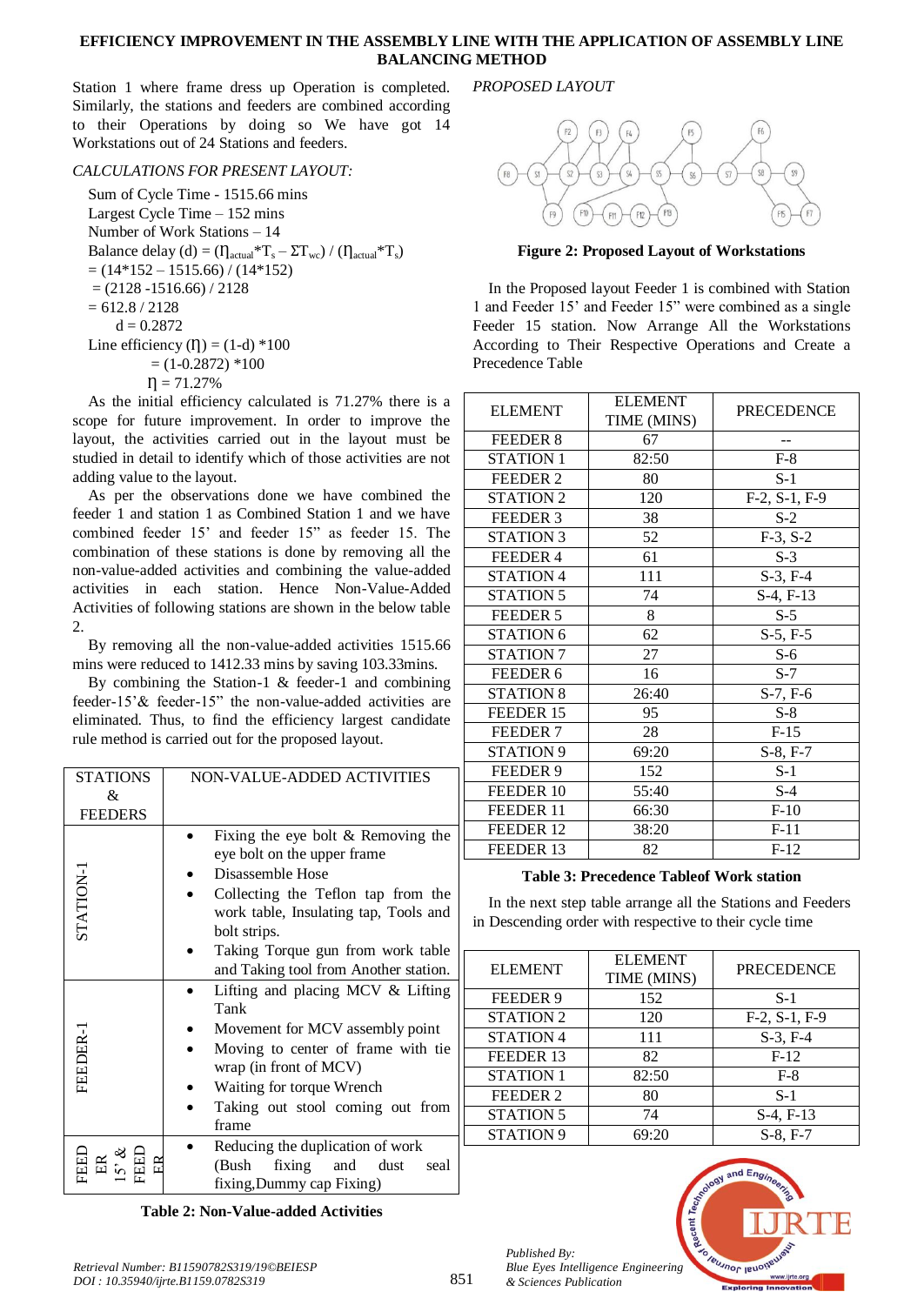| <b>International Journal of Recent Technology and Engineering (IJRTE)</b> |  |
|---------------------------------------------------------------------------|--|
| ISSN: 2277-3878, Volume-8, Issue-2S3, July 2019                           |  |

| FEEDER 4             | 61    | $S-3$      |
|----------------------|-------|------------|
| FEEDER 8             | 67    |            |
| FEEDER 11            | 66:30 | $F-10$     |
| <b>STATION 6</b>     | 62    | $S-5, F-5$ |
| STATION 3            | 52    | $F-3, S-2$ |
| FEEDER 15'           | 59    | $S-8$      |
| FEEDER 10            | 55:40 | $S-4$      |
| FEEDER 3             | 38    | $S-2$      |
| FEEDER 12            | 38:20 | $F-11$     |
| FEEDER 7             | 28    | $F-15$     |
| STATION <sub>7</sub> | 27    | $S-6$      |
| <b>STATION 8</b>     | 26:40 | $S-7, F-6$ |
| FEEDER 6             | 16    | $S-7$      |
| FEEDER 5             | 8     | $S-5$      |

#### **Table 4: Activities in Descending Order**

After arranging the Stations and Feeders in descending order. Form the Workstations by clubbing the Stations and Feeders according to their operation and element time, where Total Element time should be below 152 mins being the highest cycle time.

| <b>WORK</b><br><b>STATION</b><br>I. | <b>ELEMENT</b><br>$F-8$ | <b>ELEMENT</b><br><b>TIME</b><br>(MINS)<br>67 | <b>TOTAL</b><br><b>ELEMENT</b><br><b>TIME</b><br>(MINS)<br>149:50 |
|-------------------------------------|-------------------------|-----------------------------------------------|-------------------------------------------------------------------|
|                                     | $S-1$                   | 82:50                                         |                                                                   |
| $\Pi$ .                             | $F-2$                   | 80                                            | 80                                                                |
| Ш.                                  | $F-9$                   | 152                                           | 152                                                               |
| IV.                                 | $S-2$                   | 120                                           | 120                                                               |
| V.                                  | $F-3$                   | 38                                            | 151                                                               |
|                                     | $S-3$                   | 52                                            |                                                                   |
|                                     | $F-4$                   | 61                                            |                                                                   |
| VI.                                 | $S-4$                   | 111                                           | 111                                                               |
| VII.                                | $F-10$                  | 55:40                                         | 122:10                                                            |
|                                     | $F-11$                  | 66:30                                         |                                                                   |
| VIII.                               | $F-12$                  | 38:20                                         | 120:20                                                            |
|                                     | $F-13$                  | 82                                            |                                                                   |
| IX.                                 | $S-5$                   | 74                                            | 144                                                               |
|                                     | $F-5$                   | 8                                             |                                                                   |
|                                     | $S-6$                   | 62                                            |                                                                   |
| X.                                  | $S-7$                   | 27                                            | 69:40                                                             |
|                                     | $F-6$                   | 16                                            |                                                                   |
|                                     | $S-8$                   | 26:40                                         |                                                                   |
| XI.                                 | $F-15$                  | 95                                            | 123                                                               |
|                                     | $F-7$                   | 28                                            |                                                                   |
| XII.                                | $S-9$                   | 69:20                                         | 69:20                                                             |

**Table 5: Workstation Table**

#### *CALCULATION*



**Figure 3: Proposed Layout with 12 workstations**

- $w = no$  of work station  $= 12$
- $T_c$  = the maximum available cycle time = 152 minutes

• Balance delay (d) = 
$$
(I_{actual} * T_s - \Sigma T_{wc}) / (I_{actual} * T_s)
$$
  
=  $(12 * 152 - 1412.33) / (12 * 152)$ 

$$
= (12.132 - 1412.33) / (12)
$$
  
= (1824 - 1412.33) / 1824

$$
= 411.67 / 1824
$$

 $d = 0.2256$ 

Line efficiency  $(I) = (1-d) *100$ 

 $= (1 - 0.2256) * 100$  $n = 77.44%$ 

#### **IV. RESULTS AND DISCUSSION**

The detailed study of the excavator assembly line identified the importance of cycle time study and the line balance. This led to identification of those activities which were duplicated and added no value to the assembly line, rather it added extra time to the activities. This led to the improvement in the assembly line. Initially the efficiency was found to be 71.27%. By removing the duplication and unnecessary work in the stations and feeders led to the improvement in the efficiency and few standard operations were implemented. Thus, by applying LCR method we have found the increase in efficiency in the proposed layout i.e. 77.44% with the improvement of 6.17%

|                    | Existing<br>method | Proposed<br>method | Improvement |
|--------------------|--------------------|--------------------|-------------|
| Line<br>Efficiency | 71.27              | 77.44%             | 6.17        |
| Balance<br>Delay   | 0.2872             | 0.2256             | 0.0616      |

## **Table 6: Results**

#### **V. CONCLUSION**

This paper describes assembly line balancing is one of the major steps to be taken into consideration while increasing productivity of Excavator industries. Line balancing is done with taking in account the takt time, cycle time and downtime and thus reduces the production lead time with increased number efficiency. Continuous improvement is the step to reduce unnecessary downtime losses.

Eliminating feeder-1 and feeder-15, has helped to increase the line efficiency from 71.27% to 77.44%

The following benefits after eliminating feeder-1 and feeder-15 are: -

- Lifting and placing on fixture, where as it can be placed directly on the trolley and sub assembly can be done. Lifting and placing on pallet is eliminated after doing the sub assembling
- Laser Aid for frame Feeding is Introduced in the place of Feeder 1.
- A total of 103.33 minutes is eliminated. Which includes certain non-value-added activities.



*Published By:*